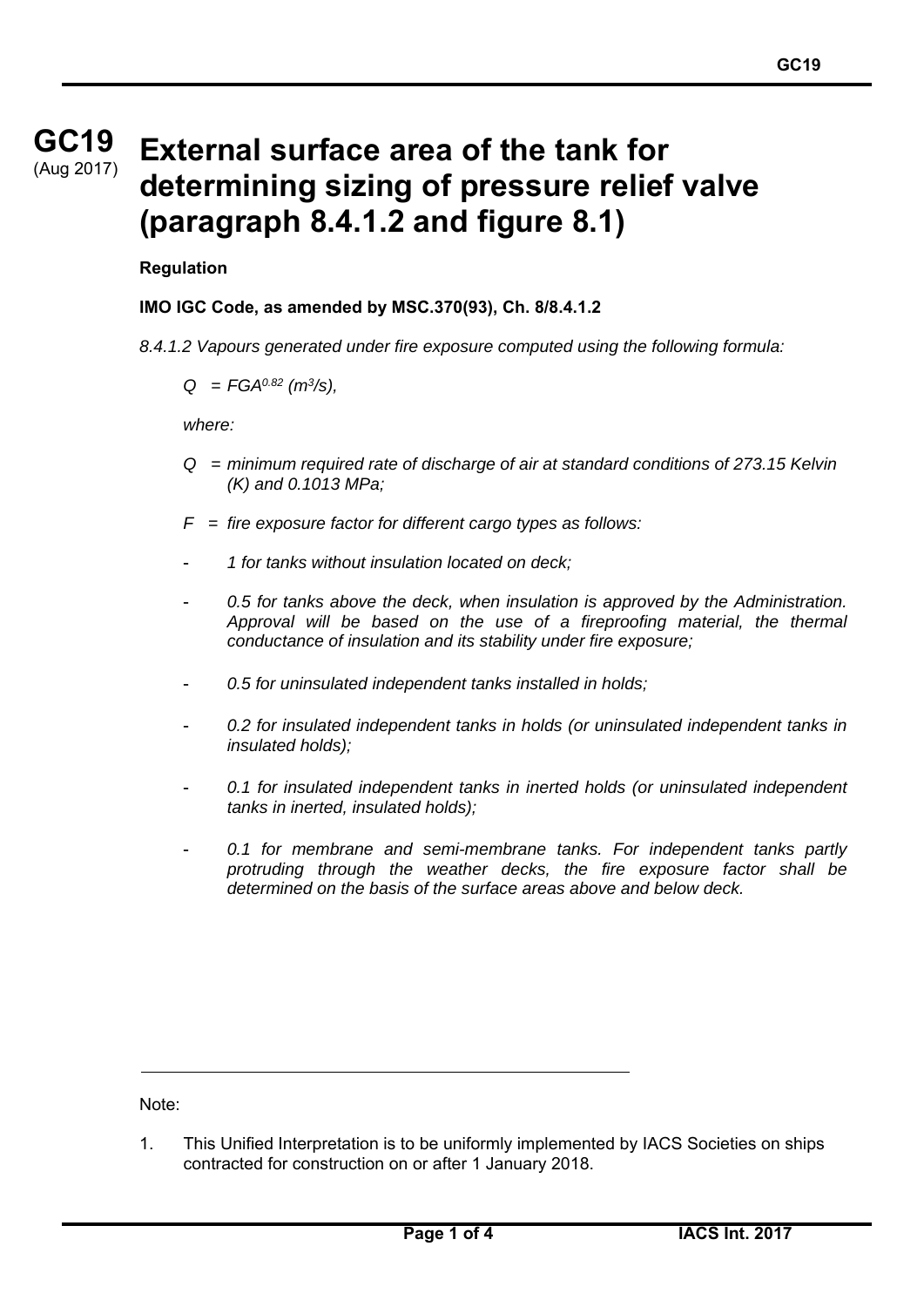*G = gas factor according to formula:* 

$$
G = \frac{12.4}{LD} \sqrt{\frac{ZT}{M}}
$$

*with:* 

**GC19** 

(Cont)

- *T = temperature in degrees Kelvin at relieving conditions, i.e. 120% of the pressure at which the pressure relief valve is set;*
- *L = latent heat of the material being vaporized at relieving conditions, in kJ/kg;*
- *D = a constant based on relation of specific heats k and is calculated as follows:*

$$
D = \sqrt{k(\frac{2}{k+1})^{\frac{k+1}{k-1}}}
$$

*where:* 

- *k = ratio of specific heats at relieving conditions, and the value of which is between 1 and 2.2. If k is not known, D = 0.606 shall be used;*
- *Z = compressibility factor of the gas at relieving conditions. If not known, Z = 1 shall be used; and*
- *M = molecular mass of the product.*

*The gas factor of each cargo to be carried shall be determined and the highest value shall be used for PRV sizing.* 

*A = external surface area of the tank (m2), as defined in 1.2.14, for different tank types, as shown in figure 8.1.*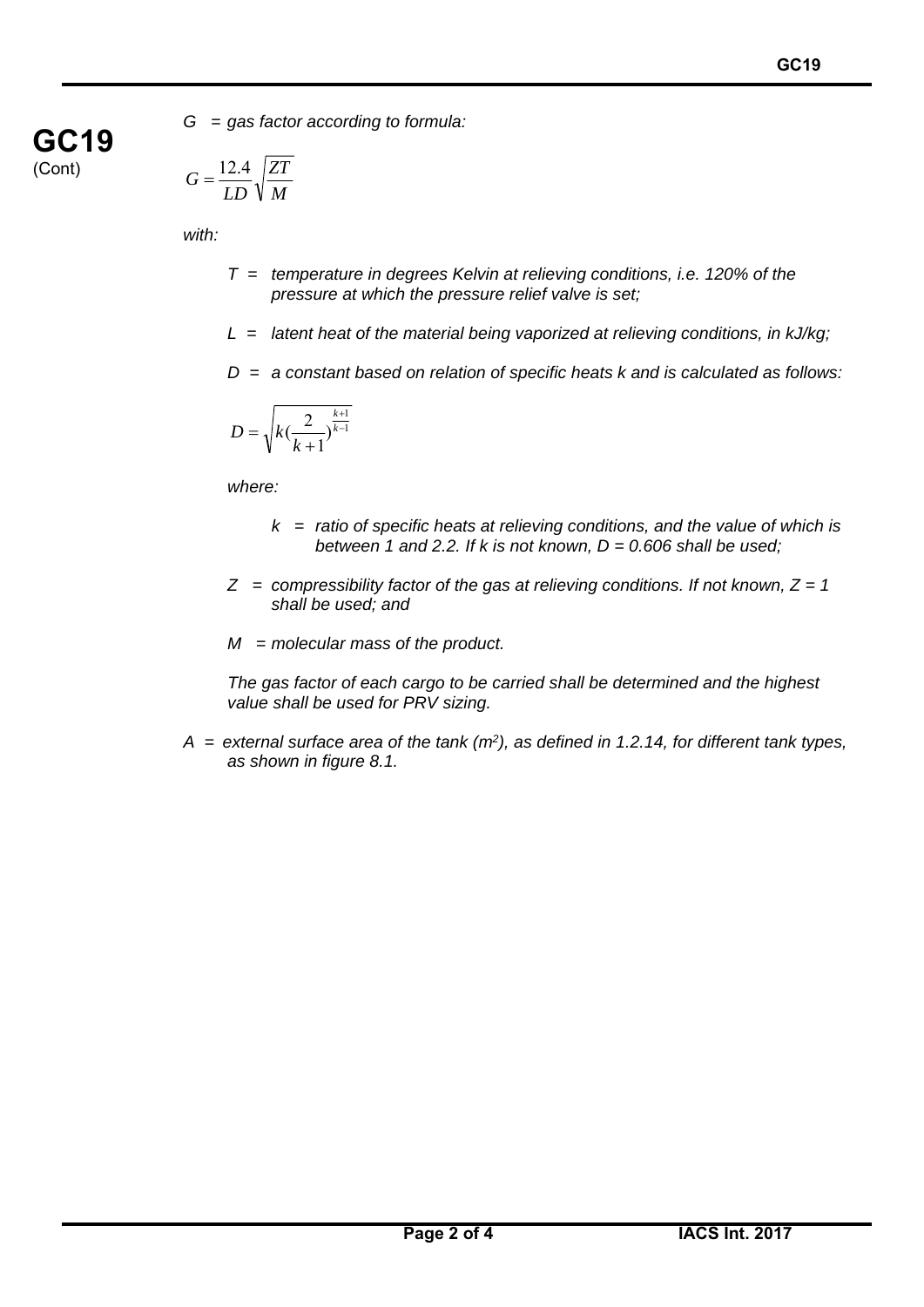

*Figure 8.1*